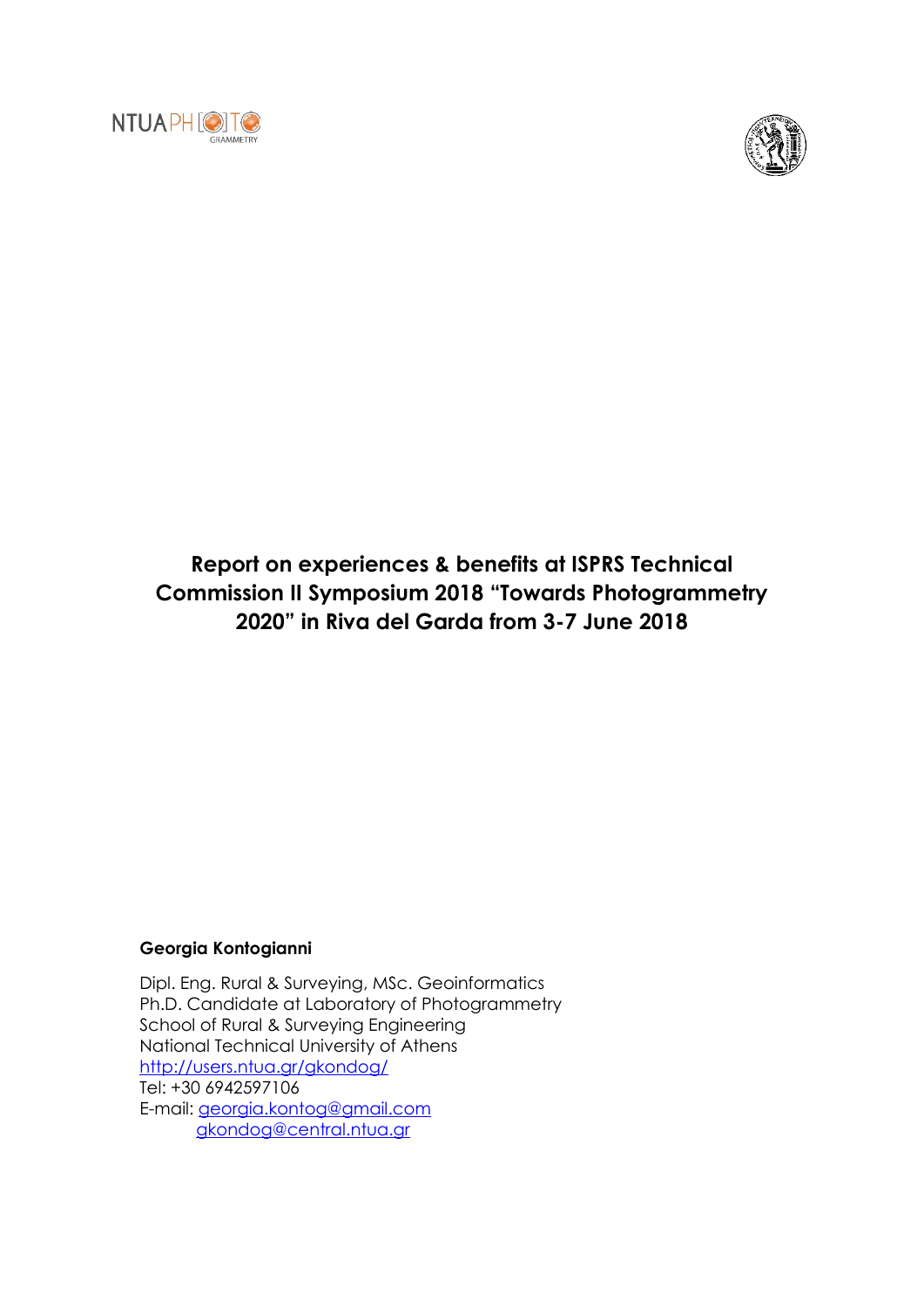I am a Ph.D. student in the laboratory of Photogrammetry in School of Rural & Surveying Engineering at the National Technical University of Athens. Also, I obtain a diploma from the same university and a master degree in Geoinformatics. My PhD research focuses on investigation of automated optical methods in 3D reconstruction of small artefacts.

In this report, I would like to share my experiences from my participation in the ISPRS Technical Commission II Symposium held in Riva del Garda Italy from 3-7 June 2018. It was such a great opportunity for me to attend at the first Symposium of the Commission II. This Symposium was a great opportunity to exchange knowledge, exploration, and discussion with researchers from all over the world in the field my research photogrammetry. Also, a number of oral and poster presentations gave me an overview of the directions of future research in this scientific field especially in close range photogrammetry, in such cases in combination with tools provided by the field of computer vision. Furthermore, these presentations gave me the opportunity in order to generate new ideas for enhancing my research.



Figure 1: ISPRS Travel Grant recipients at ISPRS TC II Symposium

The paper which was presented by me, my PhD supervisor and colleagues from the Laboratory of Photogrammetry NTUA is entitled "**Exploiting Mirrors in 3D Reconstruction of Small Artefacts**" and its main goal was to investigate the use of high-quality mirrors in the data acquisition phase for the 3D reconstruction of small artefacts. My presentation was a poster presentation which gave me the opportunity to explain my work to other researchers, discuss with them ways and methods in order to go further and deeper and exchange results and new ideas. Except for the conservations with other scientists during the poster session, the coffee breaks and other social events (welcome party, social dinner) gave me the possibility to network and exchange ideas.